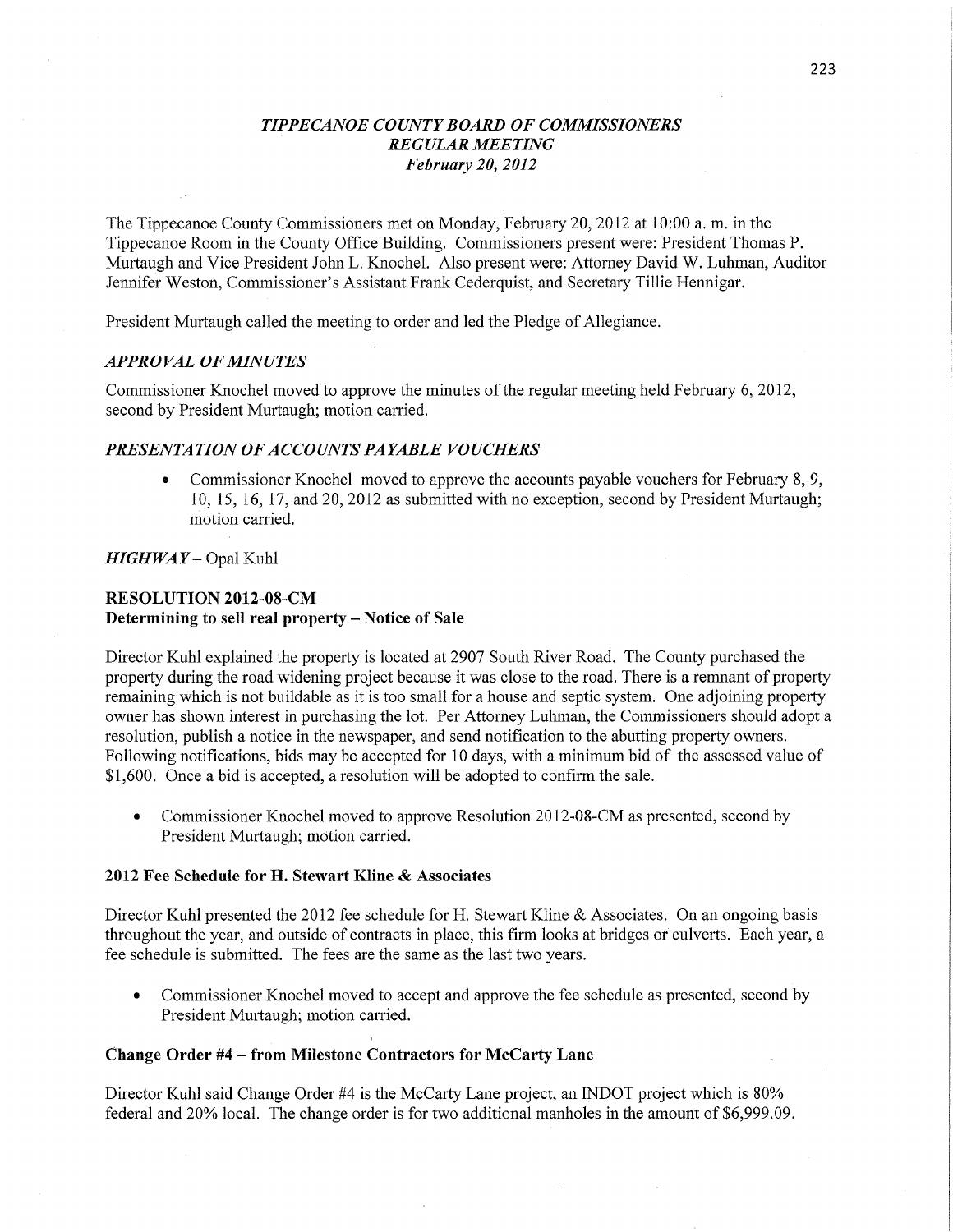**0** Commissioner Knochel moved to approve Change Order #4 as presented, second by President Murtaugh; motion carried.

#### Change Order #5 — from Milestone **Contractors** for **McCarty Lane**

Director Kuhl said Change Order #5 is for fertilizer which was a line item left out in the amount of  $$5,550.17$ . With change order #4 and change order #5, the total contract is  $$6,449,970.69$ .

**0** Commissioner Knochel moved to approve Change Order #5 as presented, second by President Murtaugh; motion carried.

## Continuation **Certificate —** Indiana **American Water Utility Maintenance Bond**

Director Kuhl said the maintenance bond with Indiana American Water Utility is a \$5,000 continuation certificate to do work in the public right-of-way.

**0** Commissioner Knochel moved to approve the Continuation Certificate as presented, second by President Murtaugh; motion carried. '

# Continuation **Certificate** — **Tri-County/DBA/TDS Telecom** Utility **Maintenance Bond**

Director Kuhl said the maintenance bond with Tri-County/DBA TDA Telecom is a \$5,000 continuation certificate to do work in the right-of-way.

**0** Commissioner Knochel moved to approve the Continuation Certificate as presented, second by President Murtaugh; motion carried. '

## *GRANTS —* Laurie Wilson

Grant Facilitator Wilson requested permission to accept a grant of \$57,500 for Tippecanoe Emergency Management (TEMA) from the Indiana Department of Homeland Security. The grant is for the ongoing project of the District 4 Administrative Coordinator, Janet Buche. The funding will pay through the end of 2013.

**0** Commissioner Knochel moved to accept the grant as presented, second by President Murtaugh; motion carried.

Grant Facilitator Wilson requested permission to accept an amendment extension from the Indiana Criminal Justice Institute for the Saturday School project through Superior Court 3. The amendment extends the project until June 30, 2012, expending all grant **funds.** 

**0** Commissioner Knochel moved to approve the grant extension as presented, second by President Murtaugh; motion carried.

#### *COURT* SER *VICES* **—** Cindy Houseman

Executive Director Houseman said a position was originally under review for an Intake Specialist. She *«* assumed the position was <sup>a</sup>level 3, but it was **<sup>a</sup>**level 4, which is a higher position and salary. Approval is needed for an Intake Specialist at a lower level. The salary would come from Fund 576 which averaged \$6,000 more than expenses per month in 2011. If approved, it will free up a part-time position to allow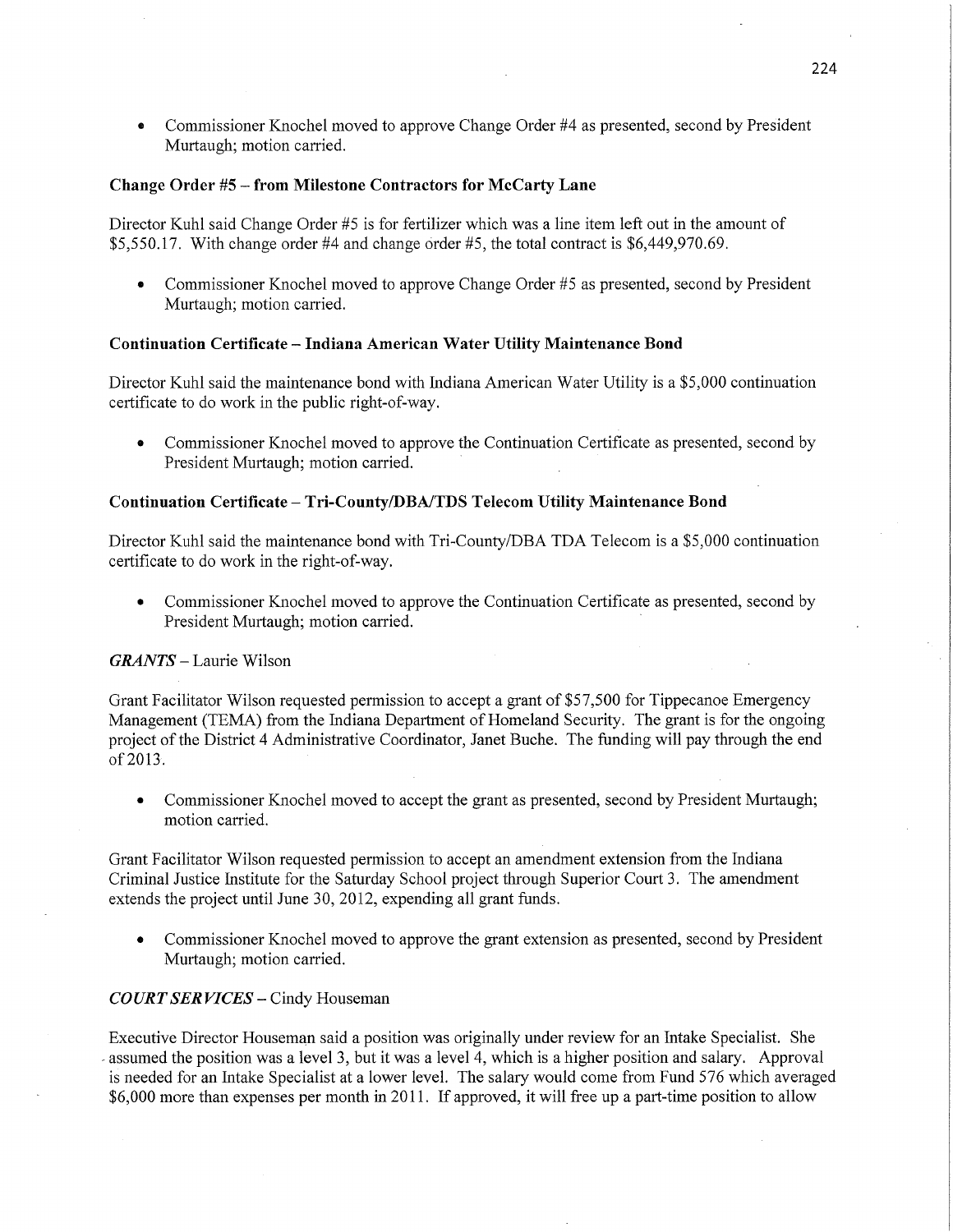more time on collections. Current collections have gone from 53% to 72% and past collections have gone from 0% to 17%. The Intake Specialist position has been vacant for six or seven years. Currently, full time staff rotate through the front desk, making it difficult to do their own work as approximately 3,200 people come in annually

President Murtaugh said it appears collection efforts are working but asked Director Houseman to keep <sup>a</sup> close eye on funding. Review would be needed if the level dips too low.

'0 Commissioner Knochel moved to approve the COMOT 3 position and eliminate the COMOT 4 position as requested, second by President Murtaugh; motion carried.

# *ORDINANCE 2012-12-CM* (Second Reading) **Establishing** Tippecanoe **County** Solid **Waste Management District**

Attorney Luhman said this is the second reading of the Ordinance to create a new Tippecanoe County Solid Waste Management District, replacing the dissolved Wildcat Creek Solid Waste Management District. The Ordinance passed first reading on February 6, 2012.

President Murtaugh asked for public comment. There were none.

Auditor Weston recorded the vote.

| Knochel  | Aye |
|----------|-----|
| Murtaugh | Aye |

Ordinance 2012-12-CM passed 2-0 on second and final reading.

# *ORDINANCE 2012-13-CM* (First Reading)

# **Amending Building Code requiring Digital** Submission for Documents **exceeding** 11" X 17"

Attorney Luhman said the Ordinance amends the portion of the County Code dealing with building permits. Currently the Building Commissioner receives applications for permits containing oversized (larger than  $11'' X 17''$ ) floor plans. The oversized documents are difficult to store, adding to the County storage challenges. The purpose of the Ordinance would require submission in digital format of documents 11" X 17" or larger, allowing electronic storage in the Building Commissioner's office. The digital format is the same GIS formatting currently used by the County.

Building Commissioner Ken Brown said on larger plans, paper copies would also be requested in addition to digital copies. Paper copies could be returned or disposed of. In the future, as builders upgrade technology with digital capabilities, digital copies might be required on all submissions.

President Murtaugh said it is a step in the right direction and Commissioner Knochel agreed and also said it will definitely help with storage issues.

President Murtaugh asked for public comment. There were none.

Auditor Weston recorded the vote.

| Knochel  | Aye |
|----------|-----|
| Murtaugh | Aye |

Ordinance 2012-13-CM passed 2—0 on first reading.